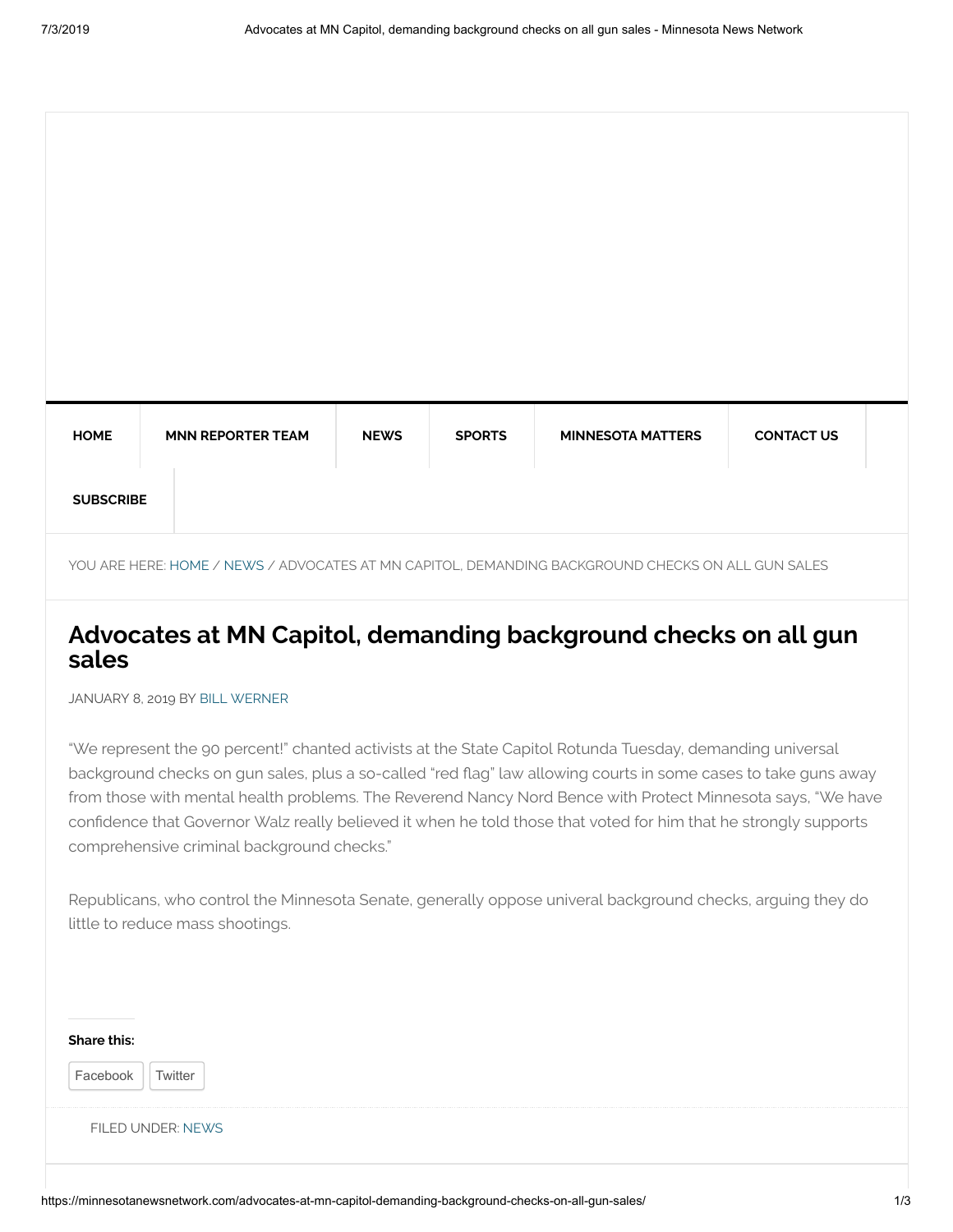#### Search this website



## **[Twins at Oakland tonight](https://minnesotanewsnetwork.com/twins-at-oakland-tonight/)**

Two stars who enjoy performing at the Oakland Coliseum go head-to-head Wednesday night when the Minnesota Twins and host Oakland Athletics continue their three-game series. The A's won the opener 8-6 with a powerful display that featured a grand slam by catcher Chris Herrmann in his season debut. Matt Olson and Mark Canha also homered […]



### **[Twins drop opener in Oakland](https://minnesotanewsnetwork.com/twins-drop-opener-in-oakland/)**

ATHLETICS 8, TWINS 6 Chris Herrmann hit a grand slam in his first game as Oakland beat Minnesota for its fourth straight victory. Herrmann was activated from the injured list after being sidelined since spring training with a knee injury. He connected off All-Star Jake Odorizzi (10-4) to give the A's a 6-3 lead in […]